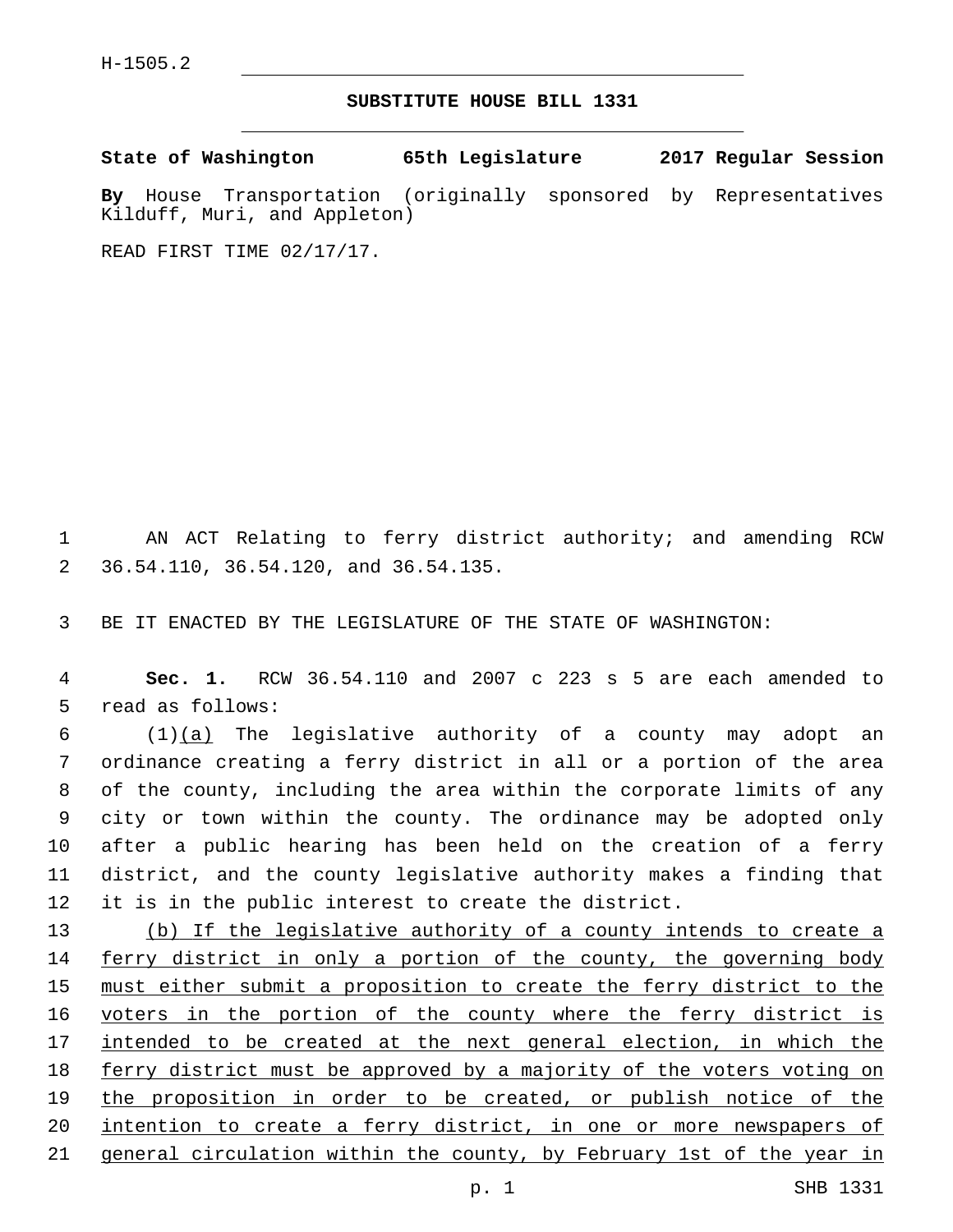which the ferry district is to be created. If within ninety days of 2 the date of publication a petition is filed with the county auditor containing the signatures of eight percent of the number of voters 4 registered and voting in the portion of the county where the ferry district is intended to be created for the office of the governor at the last preceding gubernatorial election, the county auditor must canvass the signatures in the same manner as prescribed in RCW 29A.72.230 and certify their sufficiency to the legislative authority 9 within thirty days. The proposition to create the ferry district must 10 then be submitted to the voters in the portion of the county where the ferry district is intended to be created at the next general 12 election. The ferry district may then be created only if approved by 13 a majority of the voters voting on the proposition.

 (2) A ferry district is a municipal corporation, an independent taxing "authority" within the meaning of Article VII, section 1 of the state Constitution, and a "taxing district" within the meaning of 17 Article VII, section 2 of the state Constitution.

 (3) A ferry district is a body corporate and possesses all the usual powers of a corporation for public purposes as well as all other powers that may now or hereafter be specifically conferred by statute, including, but not limited to, the authority to hire employees, staff, and services, to enter into contracts, and to sue 23 and be sued.

 (4) The members of the county legislative authority, acting ex officio and independently, shall compose the governing body of any ferry district that is created within the county. The voters of a ferry district must be registered voters residing within the 28 boundaries of the district.

 (5) A county with a population greater than one million persons and having a boundary on Puget Sound, or a county to the west of Puget Sound with a population greater than two hundred thirty thousand but less than three hundred thousand persons, proposing to create a ferry district to assume a passenger-only ferry route between Vashon and Seattle, including an expansion of that route to include Southworth, shall first receive approval from the governor after submitting a complete business plan to the governor and the legislature by November 1, 2007. The business plan must, at a minimum, include hours of operation, vessel needs, labor needs, proposed routes, passenger terminal facilities, passenger rates, anticipated federal and local funding, coordination with Washington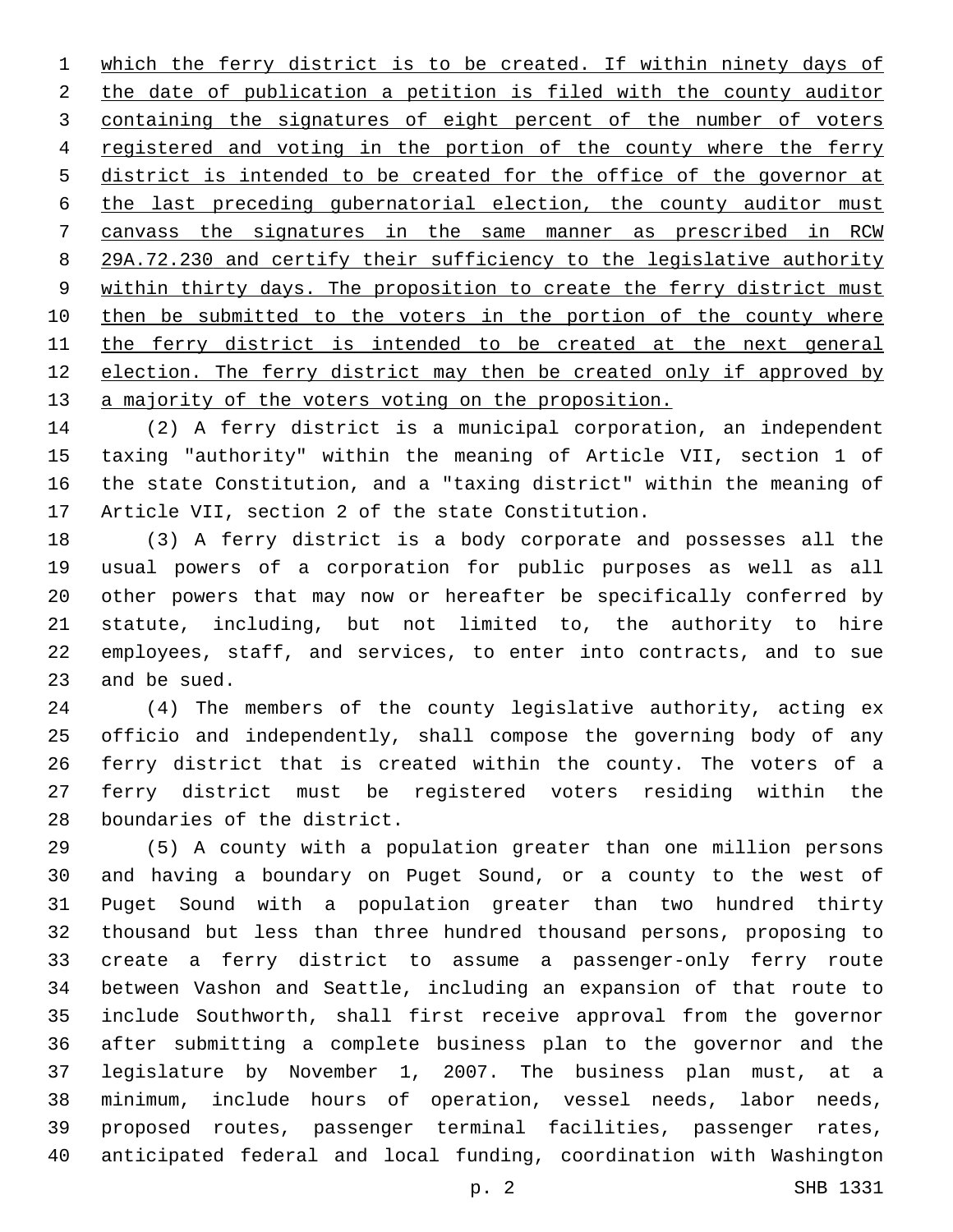state ferry system, coordination with existing transit providers, long-term operation and maintenance needs, and long-term financial plan. The business plan may include provisions regarding coordination with an appropriate county to participate in a joint ferry under RCW 36.54.030 through 36.54.070. In order to be considered for assuming the route, the ferry district shall ensure that the route will be operated only by the ferry district and not contracted out to a private entity, all existing labor agreements will be honored, and operations will begin no later than July 1, 2008. If the route is to be expanded to include serving Southworth, the ferry district shall enter into an interlocal agreement with the public transportation benefit area serving the Southworth ferry terminal within thirty days of beginning Southworth ferry service. For the purposes of this subsection, Puget Sound is considered as extending north to Admiralty 15 Inlet.

 **Sec. 2.** RCW 36.54.120 and 2003 c 83 s 302 are each amended to 17 read as follows:

 A ferry district may construct, purchase, operate, and maintain 19 ((passenger-only)) ferries or wharves at any unfordable stream, lake, estuary, or bay within or bordering the ferry district, or between portions of the ferry district, or between the ferry district and other ferry districts, together with all the necessary boats, grounds, roads, approaches, and landings appertaining thereto under the direction and control of the governing body of the ferry district, free or for toll as the governing body determines by 26 resolution.

 **Sec. 3.** RCW 36.54.135 and 2007 c 223 s 7 are each amended to read as follows:28

 (1) A county ferry district may incur general indebtedness, and issue general obligation bonds, to finance the construction, 31 purchase, and preservation of ((passenger-only)) ferries and associated terminals and retire the indebtedness in whole or in part from the revenues received from the tax levy authorized in RCW 34 36.54.130.

 (2) The ordinance adopted by the county legislative authority creating the county ferry district and authorizing the use of revenues received from the tax levy authorized in RCW 36.54.130 must